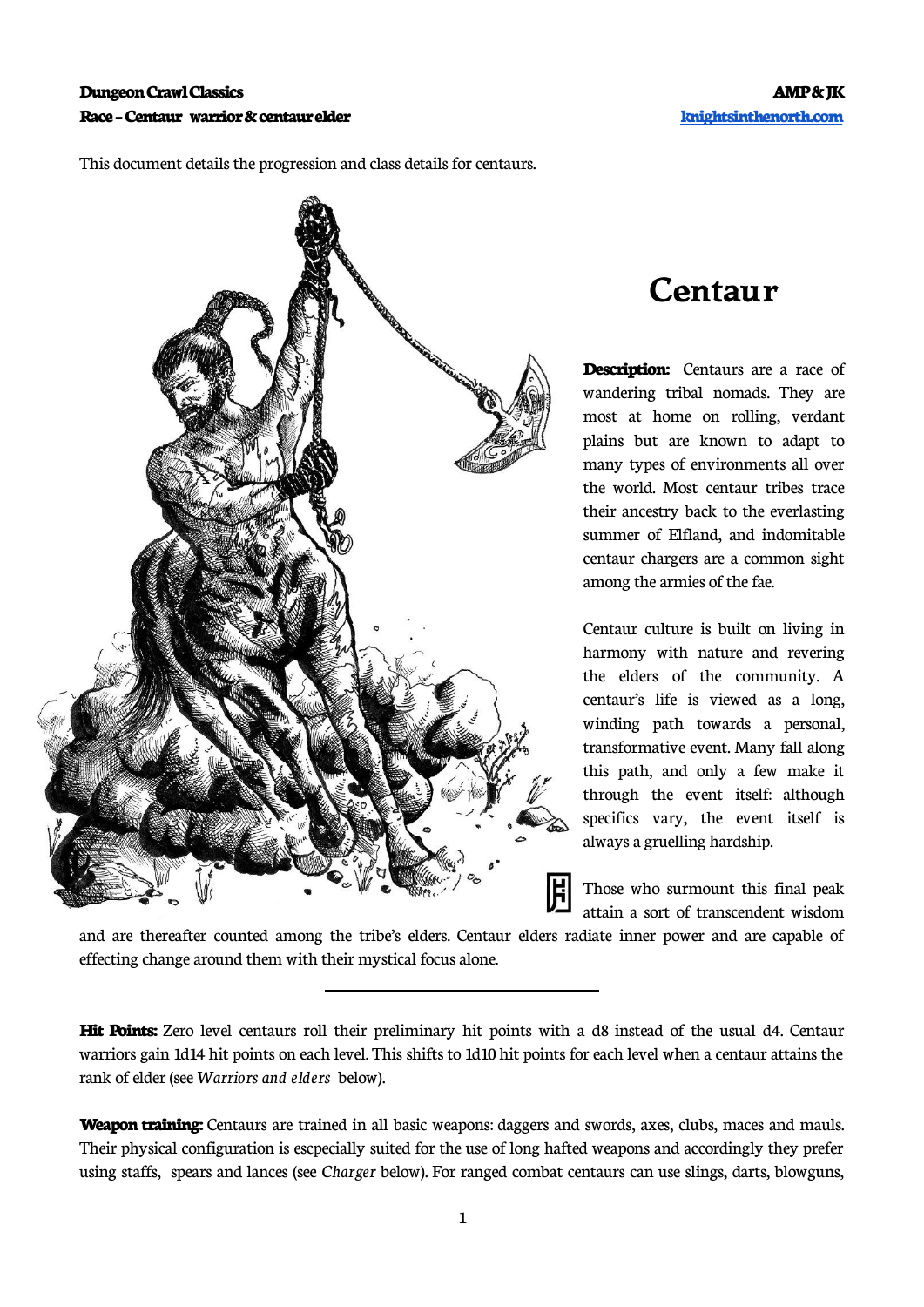shortbows and longbows. Centaurs can use shields or any type of armor, although suits they do use need to be refitted for their unusual shape (adding a +50 % surcharge to any armor purchase they make). Note that while not allergic to iron like elves, centaurs tend to avoid iron weapons and equipment due to ancestral traditions originating from the vast plains of Elfland.

**Alignment:** As their culture aims for a balanced synergy with surrounding wildlife, centaurs tend towards neutral alignments. Chaotic centaurs are certainly not uncommon, due to their heritage of Elfland and closeness to its passions. Lawful centaurs are an exception to this rule, and as such either rise to positions of power in their tribe or become lonely outcasts among their kind.

**Centaur occupations:** Centaurs roll their 0-level occupations on the following table (Table A). Centaur tribes are fairly egalitarian in most things: each member has their place and is tasked with work according to their ability. Everyone who belongs to the tribe may speak on communal matters, and in matters of contention the tribe bows to the wisdom of their elders. Beyond these basic principles and a preference towards a mobile, nomadic lifestyle, centaur communities are as varied as those of men.

| Table A: Centaur occupations |                                                                                                                                          |                                                                                                                  |  |  |  |  |
|------------------------------|------------------------------------------------------------------------------------------------------------------------------------------|------------------------------------------------------------------------------------------------------------------|--|--|--|--|
| Roll D <sub>20</sub>         | Occupation                                                                                                                               | <b>Base equipment</b>                                                                                            |  |  |  |  |
| 1                            | <b>Outcast:</b> For whatever reason, the centaur has been<br>forced to eke out a living in the fringes of the tribe.                     | Spear with iron tip and saddlebags.                                                                              |  |  |  |  |
| $\mathfrak{2}$               | Dray: A menial labourer tasked with carrying loads and<br>pulling wagons.                                                                | Heavy staff (DMG d6) and rope 50' (~15 m).                                                                       |  |  |  |  |
| 3                            | Forager: Skilled at finding sustenance in whatever<br>natural environment the tribe travels in.                                          | Sling & large woven backpack full of (roll d4): (1)<br>turnips; (2) wild wheat; (3) apples; (4) sweet<br>grapes. |  |  |  |  |
| $\frac{1}{4}$                | <b>Camptender:</b> Tasked with building and tending the<br>tribal camp.                                                                  | Stone maul (DMG d8) and a large tent.                                                                            |  |  |  |  |
| 5                            | <b>Herder:</b> Focused on tending the livestock of the tribe Shepherd's crook (as staff) and (roll d4): (1) a<br>and watching over them. | chicken; (2) a goose; (3) a sheep; (4) a goat.                                                                   |  |  |  |  |
| 6                            | <b>Scout:</b> Tasked with making sure that any paths Shortbow, 10 arrows and sack with 1d6 iron<br>travelled are safe for the tribe.     | rations.                                                                                                         |  |  |  |  |
| $\overline{\mathcal{C}}$     | Foaltender: Those who tend to the foals and yearlings<br>of the tribe.                                                                   | Shepherd's crook (as staff) and a satchel of toys.                                                               |  |  |  |  |
| 8                            | Hearthkeeper: Cooks and homemakers of the tribe.                                                                                         | Staff and a bundle of firewood.                                                                                  |  |  |  |  |
| $\boldsymbol{9}$             | <b>Brewer:</b> Tasked with providing the tribe with beer and<br>wine.                                                                    | Staff and two large skins of beer.                                                                               |  |  |  |  |
| 10                           | Artisan: Multi-talented crafters, skilled in carpentry,<br>weapon-making and weaving, among other things.                                | Bronze hammer (DMG d6) and a satchel of tools.                                                                   |  |  |  |  |
| 11                           | <b>Hunter:</b> Tasked with providing the tribe with meat.                                                                                | Longbow, 10 arrows and a cage trap for small<br>game.                                                            |  |  |  |  |
| 12                           | Night-guard: Those who watch over the tribe at night.                                                                                    | Bronze-tipped spear and 5 torches.                                                                               |  |  |  |  |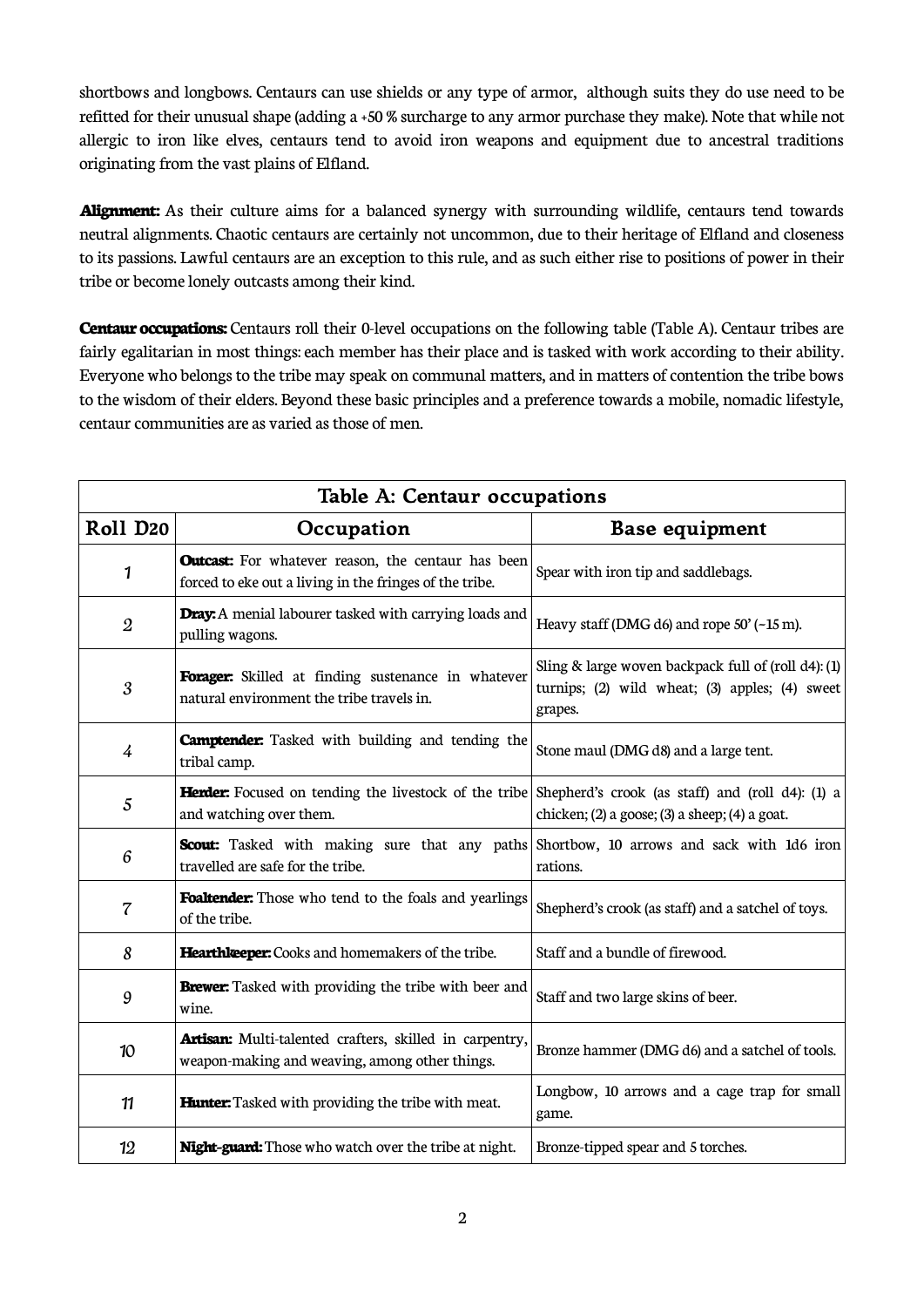| 13 | <b>Outrider:</b> Coursers who protect the flanks and rear of<br>the tribe as it travels.                                                    | Longbow, 10 arrows and leather armor.                                           |
|----|---------------------------------------------------------------------------------------------------------------------------------------------|---------------------------------------------------------------------------------|
| 14 | <b>Lancewielder:</b> Professional fighters oathbound to the<br>tribe.                                                                       | Bronze-tipped lance and leather armor.                                          |
| 15 | <b>Warden:</b> Keepers of peace and mundane law.                                                                                            | Bronze-tipped spear and shield.                                                 |
| 16 | <b>Mythsayer:</b> Historians and storytellers, the tribal Staff and (roll d4): (1) a tympanon; (2) a lyre; (3) a<br>memory of the centaurs. | $syrinx$ ; (4) an aulos.                                                        |
| 17 | <b>Herbalist:</b> Carriers of generations of plant-lore.                                                                                    | Sickle (DMG d5) and a $1 \text{ lbs } (-\frac{1}{2} \text{ kg})$ sack of herbs. |
| 18 | <b>Lawspeaker:</b> Mediators and adjudicators of the tribe.                                                                                 | Staff of office and scrolls of law.                                             |
| 19 | <b>Haruspex:</b> Skilled in divination and augury through<br>the reading of entrails and omens.                                             | Large knife (as dagger) and a caged rabbit.                                     |
| 20 | <b>Pathsinger:</b> Specialist guides able to sing forth a path<br>for the tribe to follow.                                                  | Pathmarker staff and a bag of guidestones.                                      |

Large form: As centaurs are half human and half horse they may have trouble fitting into spaces made for men, and certain environmental challenges may prove impassable for them. Centaurs abhor closed spaces, and feel most comfortable outside under the open sky.

**Infravision:** Centaurs have a natural infravision of 40'.

**Charger:** Centaurs have a movement range of 60'. A charging centaur is a force to be reckoned with, and accordingly all bonuses for charging are doubled and no penalties are suffered. Centaurs always count as mounted for wielding spears and lances.

**Trample:** Instead of attacking with a weapon, a centaur may attempt to trample their opponent for 2d4 damage.

**Wildcraft:** Wildcraft encompasses all of the skills necessary for survival in the wild. Tracking, trapping, hunting and gathering, finding useful herbs or secure campsites are all valid uses for the wildcraft skill. This skill is also used to safely traverse obstacles such as crossing wild rivers or climbing mountains. Refer to the below table for approximate skill DCs for various activities.

Wildcraft is modified by Intelligence.

| Table B: Suggested Wildcraft skill DCs |                                           |                                       |                                  |                        |  |  |  |  |
|----------------------------------------|-------------------------------------------|---------------------------------------|----------------------------------|------------------------|--|--|--|--|
| <b>DC</b>                              | <b>Tracking</b>                           | <b>Hunting</b>                        | <b>Herbology</b>                 |                        |  |  |  |  |
| 5                                      | Spotting recent tracks.                   | Gathering food for one.               | Collecting simple spices.        | A steep slope.         |  |  |  |  |
| 10                                     | Seeing a few days old<br>traces.          | Snaring small game.                   | Picking petals for<br>poultices. | A rough foothill.      |  |  |  |  |
| 15                                     | Following a stealthy<br>predator.         | Hunting big game.                     | Gathering curative roots.        | A rocky outcropping    |  |  |  |  |
| 20                                     | Tracing an intentionally<br>hidden trail. | Finding enough food for<br>a village. | Discovering magical<br>flora.    | A sheer mountain face. |  |  |  |  |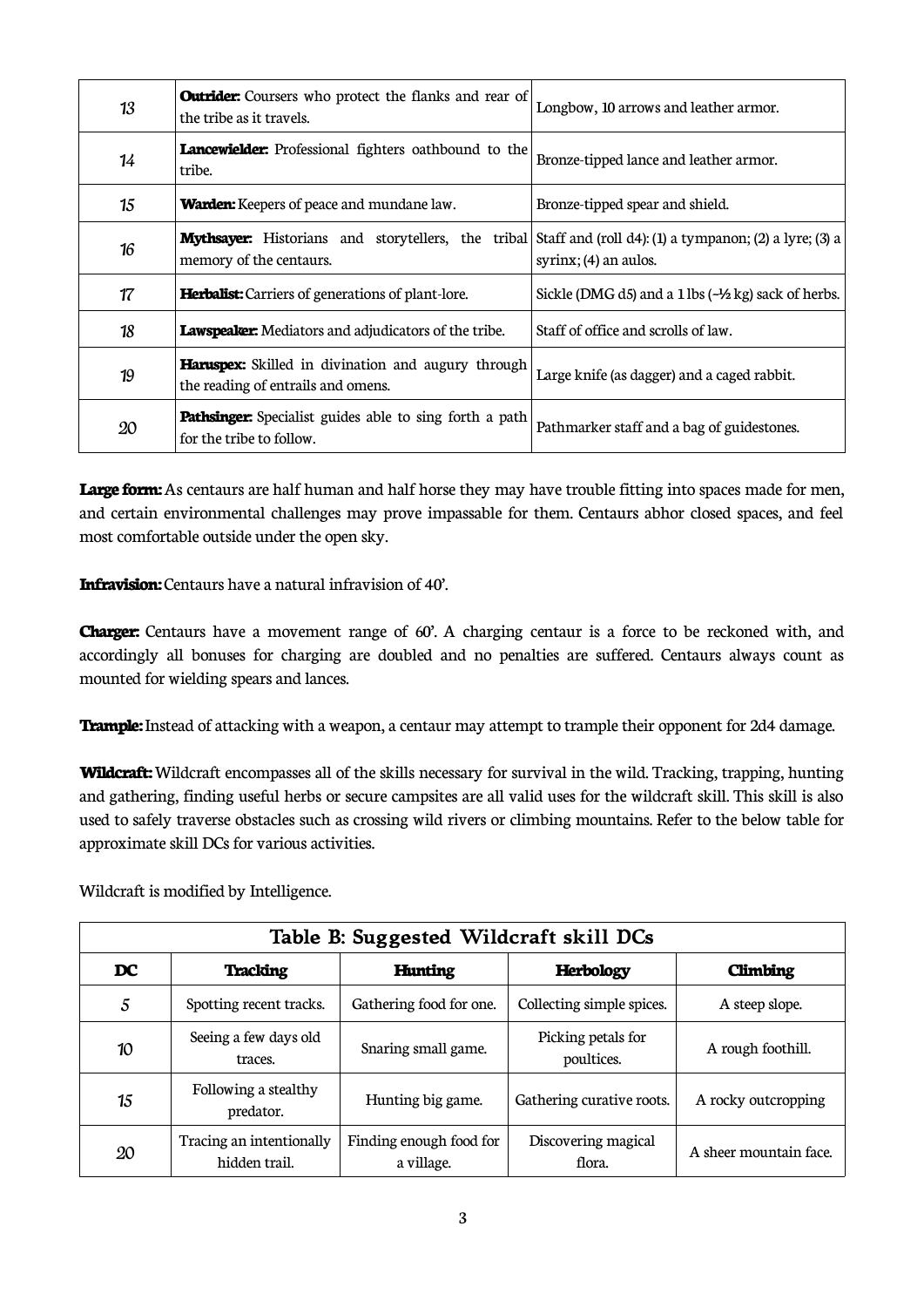**Animal tongues:** All centaurs are proficient with one or more animal tongues based on their occupation. When generating a centaur character pick an animal tongue which fits with their position in the tribe as a bonus language in addition to any languages rolled from the list at the end of this document.

**Warriors and elders:** Usually, centaur characters start out as centaur warriors. During their adventures their path may eventually lead to a turning point where they attain the wisdom and understanding of an elder. The specific nature of this event is left up to the player and the Judge to decide in unison, but should represent a great personal accomplishment or sacrifice. The old DCC adage of "Quest for it!" is as true here as it ever was. Also note that not all centaurs ever reach the rank of elder, and it is perfectly fine to remain a warrior for a character's whole adventuring career.

Mechanically, when a centaur warrior advances to the stature of an elder their character is updated to reflect this change. Update HD, attack bonus, saves and other details and re-roll hit points to reflect the new class. Skills and abilities for both separate classes are described below, while the rules above pertain to both warriors and elders. Centaur warriors are wild martial heroes of their kind, while centaur elders are spiritual leaders and adjudicators of the tribal nomads.

## **Centaur warriors**

**Description:** From the ranks of common centaurs, a few rise to be famous warriors. Their paths are always full of hardship and challenge, and the few that conquer all these adversities ascend to be elders and leaders of the nomadic race.

**Warrior's Deeds:** Centaur warriors have access to a deed die, identical to their human counterparts (DCC rulebook pg. 42).

**Warrior's initiative:** Centaur warriors may add their class level to initiative rolls.

**Spears and bows:** Centaur's physique allows them to use weapons with long hafts with great efficiency, granting a +1 to attack and damage rolls with such equipment (staffs, spears, lances and polearms, for example). Centaur warriors are also famed for their hunting skills, and have a similar bonus for wielding bows. Finally, when wielding spear-like weapons or bows a centaur warrior may expend a point of Luck to cancel a fumble (the attack still misses).

**Centaur elders**

**Description:** Some centaur warriors survive long enough to prove their worth to the ever present ancestor spirits, and gain supreme focus and confidence through their deeds. These few ascend to elderhood, and gain mystical powers stemming from the spirit world and their own understanding of the Great Path.

**Elder's magic:** Centaur elders have transcended their own fate, and learned all they can on this mortal path. Consequently, they have attained a wisdom which grants them certain powers over reality. This power stems from a deep understanding of their own place in nature and the realities implied therein, although further explanations beyond this are rare and vary much between elders of different tribes.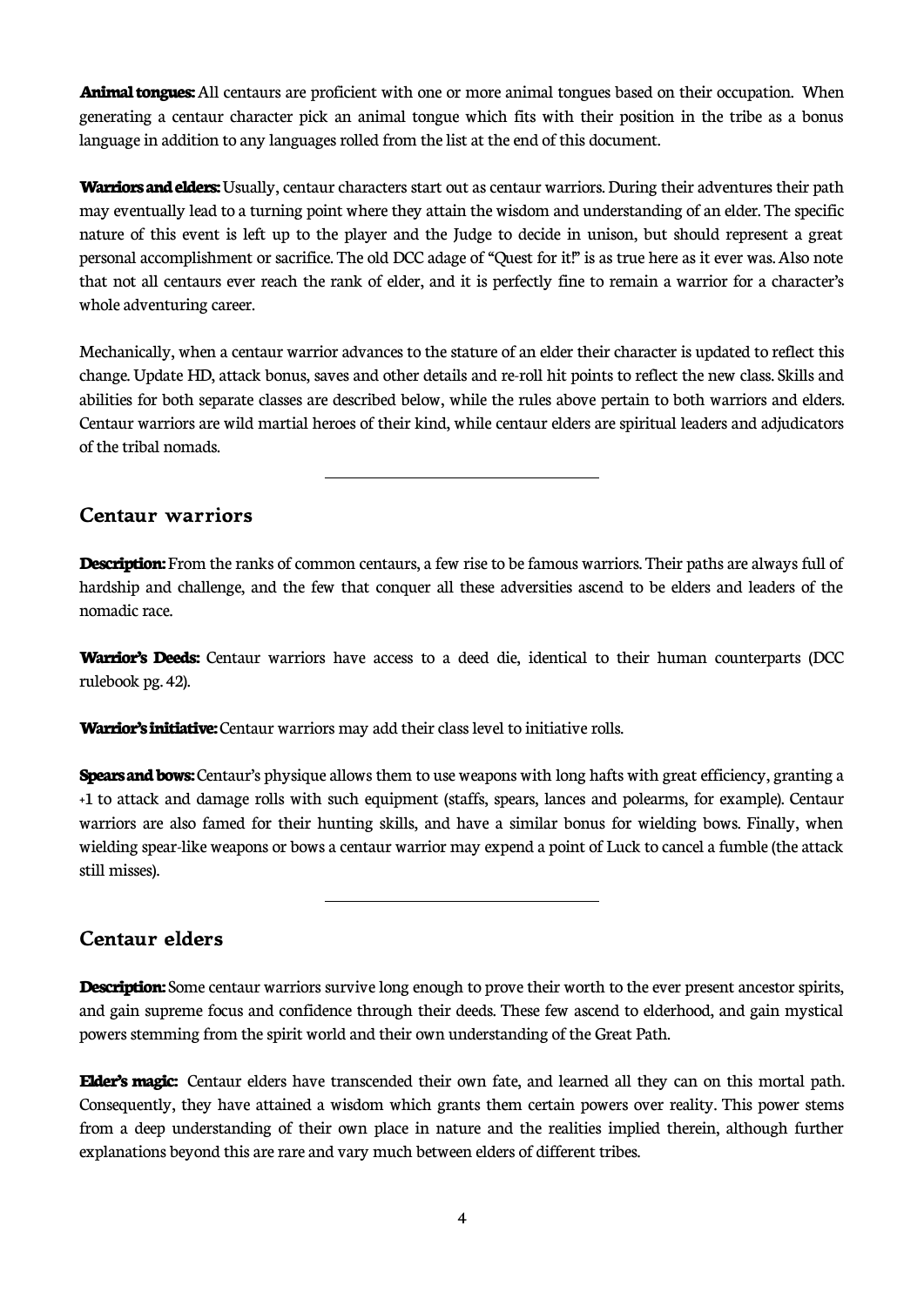The magic of elder centaurs is a primitive form of idol magic and obeys similar rules to cleric spellcasting (DCC rulebook pg. 28), with the following exceptions: centaur elders are not bound to a specific deity, but rather to nature itself and their ancestor spirits; their personal morality defines possible sinful use of their powers and they cannot sacrifice to reduce disapproval, turn unholy or ask for divine aid. Centaur elders have their own spell list and disapproval table (see below).

Note that some centaur tribes are known to venerate the deities of men, but the consequences of such deviation from the norm are left up to the Judge's discretion.

**Caster level & spell checks:** A centaur elder's class level is their caster level. Centaur elders roll spell checks as action die + CL + Personality modifier.

**Lay on hands:** Centaur elders can use their powers to lay on hands like clerics (DCC rulebook pg. 30).

**Spell list:** Centaur elders gain spells from the following spell list (Table C). Their spellcasting ability is inborn, and they gain new spells automatically each time they gain a level.

| Table C: Centaur elder spell list |                            |                                     |                          |                        |                       |  |  |
|-----------------------------------|----------------------------|-------------------------------------|--------------------------|------------------------|-----------------------|--|--|
| D XX                              | $1st$ level                | $2nd$ level                         | $3rd$ level              | 4 <sup>th</sup> level  | 5 <sup>th</sup> level |  |  |
| 1                                 | Animal summoning<br>129    | Banish 269                          | Bolt from the blue 287   | Cause earthquake 296   | Magic bulwark 251     |  |  |
| $\mathfrak{2}$                    | Blessing 255               | Binding 270                         | Consult spirit 204       | Control ice 239        | Polymorph 243         |  |  |
| 3                                 | Darkness 258               | Cure paralysis 272                  | Curse 273                | Make potion 223        | Weather control 302   |  |  |
| $\overline{4}$                    | Detect evil 259            | Gust of wind 219                    | Dispel magic 208         | Transmute earth 244    | Whirling doom 303     |  |  |
| 5                                 | Detect magic 260           | Neutralize poison or<br>disease 277 | Knock 175                | True name 293          |                       |  |  |
| 6                                 | Feather fall 140           | Nythuul's porcupine<br>coat 186     | Lotus stare 276          | Remove curse 289       |                       |  |  |
| $\overline{\mathcal{C}}$          | Food of the gods 262       | Scare 191                           | Monster summoning<br>184 | Vermin blight 300      |                       |  |  |
| 8                                 | Forest walk 345            | Shatter 193                         | Restore vitality 278     | Warhorn of Elfland 346 |                       |  |  |
| 9                                 | Mending 147                | Snake charm 280                     | Runic alphabet, fey 227  |                        |                       |  |  |
| 10                                | Paralysis 264              | Spider web 196                      | The dreaming 347         |                        |                       |  |  |
| 11                                | Resist cold or heat 266    | Stinging stone 282                  | Turn to stone 233        |                        |                       |  |  |
| 12                                | Second sight 267           | Strength 198                        | Water breathing 235      |                        |                       |  |  |
| 13                                | Speak with the dead<br>290 | Ward portal 160                     |                          |                        |                       |  |  |
| 14                                | Spider climb 156           | Wood wyrding 284                    |                          |                        |                       |  |  |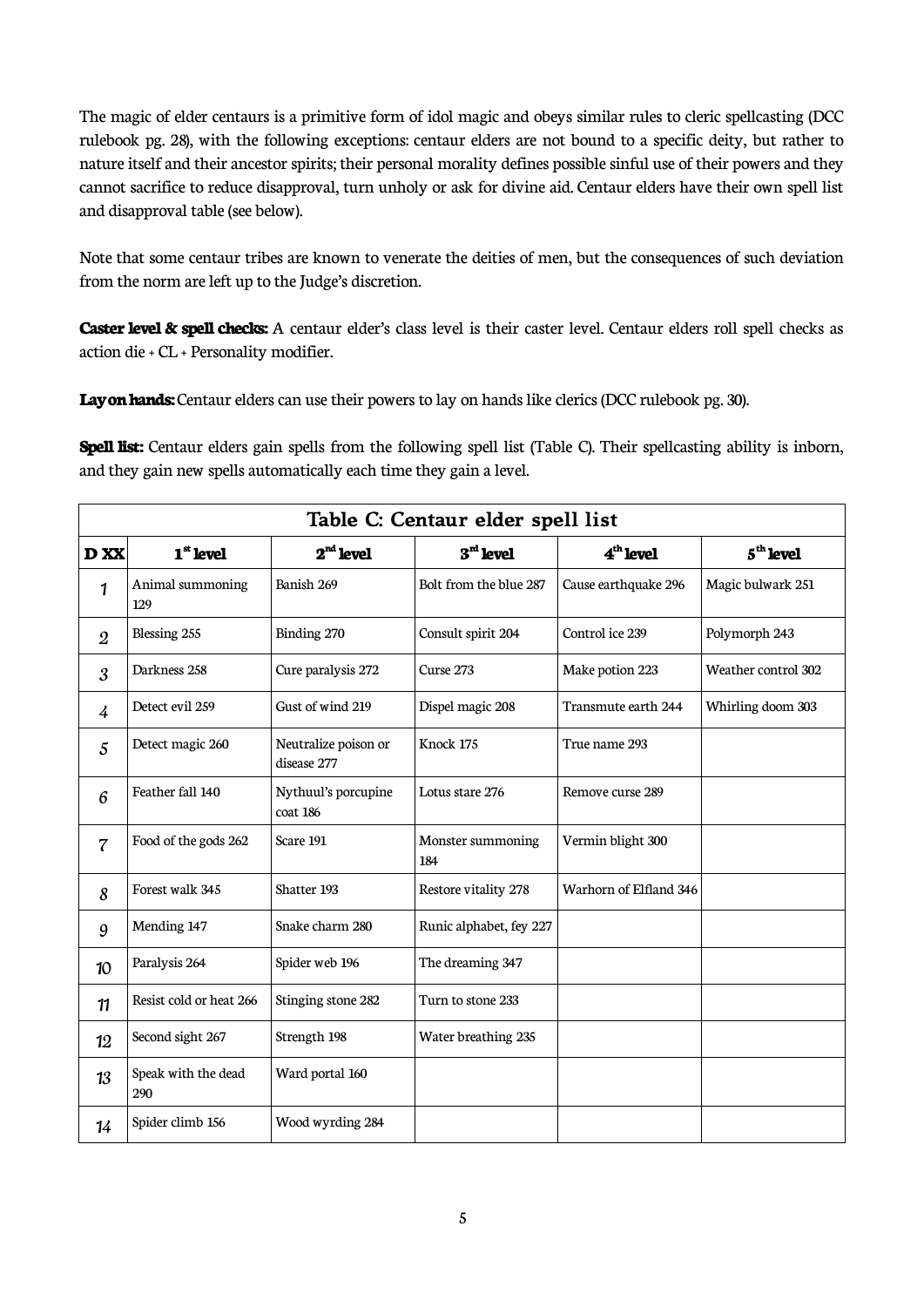**Elder disapproval:** Centaur elders trigger disapproval rolls the same way clerics do (DCC rulebook pg. 28), but their disapproval is rolled on the table below (Table D). Rather than restitution towards a specific deity, centaur elder disapproval represents amends made for broken oaths towards primal natural principles and ancestor spirits, as well as meditation over breached personal principles.

| TABLE D: Centaur elder disapproval |                                                                                                                                                                                                                                                                                                                                   |  |  |  |  |
|------------------------------------|-----------------------------------------------------------------------------------------------------------------------------------------------------------------------------------------------------------------------------------------------------------------------------------------------------------------------------------|--|--|--|--|
| Roll                               | Disapproval                                                                                                                                                                                                                                                                                                                       |  |  |  |  |
| 0 or less                          | The centaur elder must center themselves and meditate for at least 10 minutes starting as soon as they're<br>not in immediate danger. Failure to do so causes a -1 penalty to all spell checks until meditation is<br>complete.                                                                                                   |  |  |  |  |
| $\mathbf{1}$                       | The elder must meditate on their position on the Great Path. They must spend at least 10 minutes in quiet<br>meditation, starting as soon as they are not in immediate danger. Failure to do so incurs a -2 penalty to all<br>spell checks until meditation is complete.                                                          |  |  |  |  |
| $\mathfrak{2}$                     | The elder must focus and meditate extensively on the Great Cycle and their part in it. They must spend a<br>full hour in quiet meditations starting as soon as they're out of immediate danger. Failure to complete the<br>meditation within 120 minutes incurs a -1 penalty to spell checks which lasts until the following day. |  |  |  |  |
| 3                                  | As a representative of the ancestor spirits, the centaur elder must tend to their tribe. This service takes the<br>form of humble and menial tasks, and simple aid given without need for request. The task must be<br>completed before the day is out, lest the elder's disapproval will not reset the following day.            |  |  |  |  |
| $\frac{1}{4}$                      | Self-doubt and loss of focus plagues the elder. They suffer -1 to all spell checks until they can engage in a<br>full night of dream meditation to walk the Spirit Paths and regain their center.                                                                                                                                 |  |  |  |  |
| 5                                  | The centaur elder has exhausted their spiritual reserves, and suffers a -4 penalty to the spell or ability that<br>caused the disapproval. This lasts until the next day.                                                                                                                                                         |  |  |  |  |
| 6                                  | The elder must meditate upon humility and service. For the remainder of the day they must treat all<br>members of their extended tribe as their superiors. Failure to do so results in loss of all spellcasting ability<br>including healing for the remainder of the day.                                                        |  |  |  |  |
| 7                                  | The elder must present a sacrifice to the ancestor spirits. These offerings and gifts vary greatly between<br>tribes, and details are ultimately left up to Judge's discretion. Until the elder completes the sacrificial<br>ritual they suffer -1 to all spell checks.                                                           |  |  |  |  |
| 8                                  | The centaur elder's connection with the spirit world drains them. They suffer 1d6 points of Stamina<br>damage, which heals at a normal rate but cannot be regained by other means. During their convalescence<br>the elder is constantly harried by disagreeable ancestor souls.                                                  |  |  |  |  |
| 9                                  | The centaur elder's sense of personal purpose is deeply shaken, causing a -2 penalty to all spell checks until<br>they spend a full night in dream meditation, during which they must confer with their ancestral mentors.                                                                                                        |  |  |  |  |
| 10                                 | The Great Path forces a minor challenge upon the centaur elder. They lose access to one randomly<br>determined spell for the remainder of the day.                                                                                                                                                                                |  |  |  |  |
| 11                                 | The centaur elder must meditate upon their place on the Great Path. They incur a -2 penalty to all spell<br>checks. The only way to lift the penalty is to meditate: for each full day spend in solitary meditation the<br>elder may make a DC 15 Will save to remove the penalty.                                                |  |  |  |  |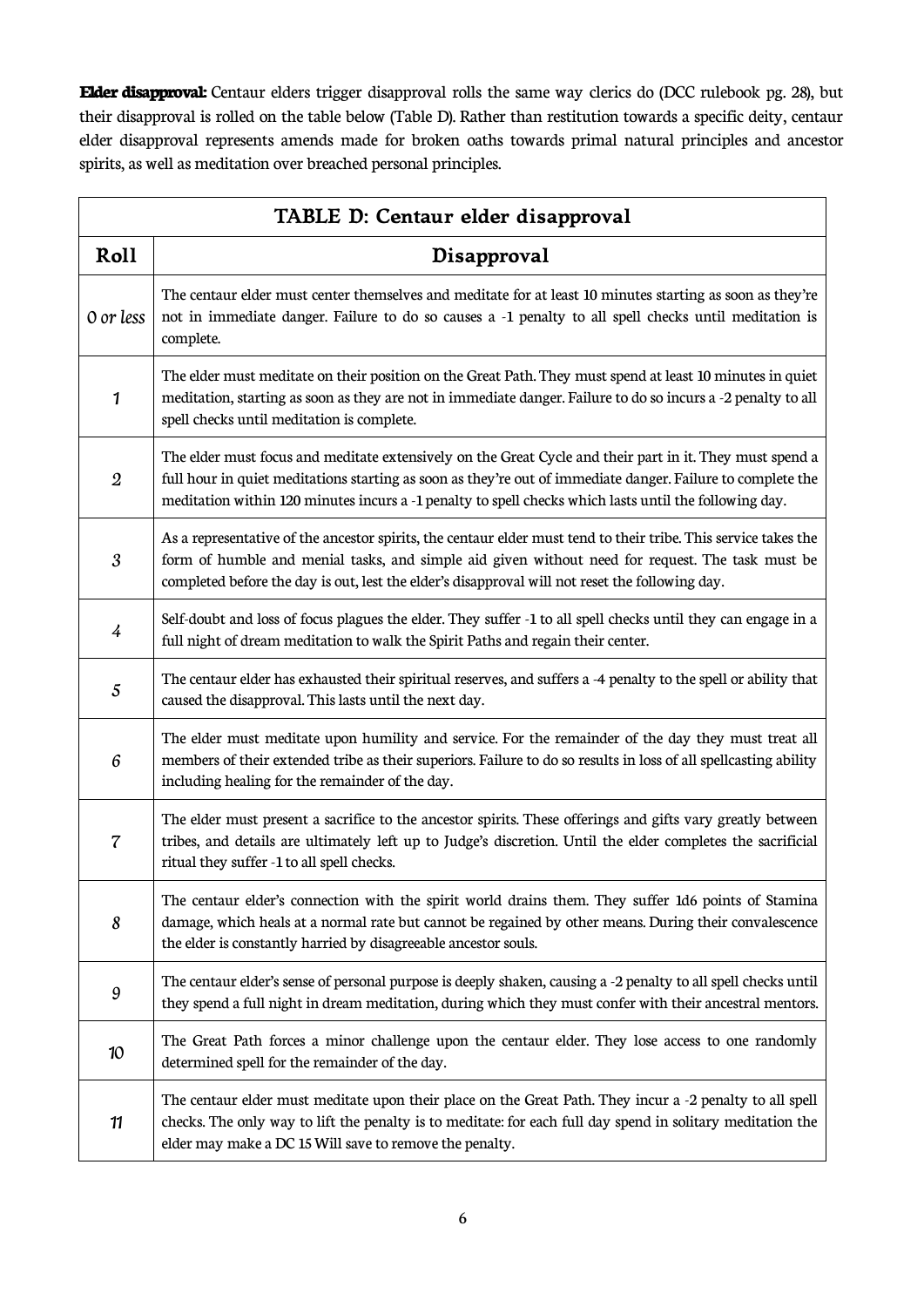| 12            | The elder is temporarily lost on the Great Path. They cannot gain XP for the remainder of the day.                                                                                                                                                                                                                    |
|---------------|-----------------------------------------------------------------------------------------------------------------------------------------------------------------------------------------------------------------------------------------------------------------------------------------------------------------------|
| 13            | Calculate the centaur elder's net worth in gold pieces. They incur a permanent -5 penalty to spell checks<br>which persists until they have rid themselves of 50% of this value, each 10% increment drops the penalty<br>by 1. The wealth has to spent to improve the lot of their tribe.                             |
| 14            | The elder loses focus, and along with it access to 3 random spells for the remainder of the day. They regain<br>the spells by engaging in a full night of dream meditation, conferring with their ancestor spirits.                                                                                                   |
| 15            | The ancestors are not pleased. The centaur elder's disapproval does not reset the following day. The next<br>day things reset as normal. Also, from now on their dreams are visited by demanding ancestor spirits.                                                                                                    |
| 16            | The centaur elder's ability to lay on hands is restricted until they prove their power and worth through a<br>deed of combat or compassion. The deed must be accomplished in advancement of their extended tribe,<br>but further details are left up to the Judge's discretion.                                       |
| 17            | The elder loses access to 5 random spells until they prove their power and worth through a deed of combat<br>or compassion. The deed must be accomplished in advancement of their extended tribe, but further<br>details are left up to the Judge's discretion.                                                       |
| 18            | The centaur elder loses all of their healing powers until they prove their power and worth through a deed<br>of combat or compassion. The deed must be accomplished in advancement of their extended tribe, but<br>further details are left up to the Judge's discretion.                                             |
| 19            | The elder loses access to all of their spells until they prove their power and worth through a deed of<br>combat or compassion. The deed must be accomplished in advancement of their extended tribe, but<br>further details are left up to the Judge.                                                                |
| 20 or<br>more | The centaur elder loses access to all magical abilities until they prove their power and worth through a<br>deed of combat or compassion. The deed must be of a comparable magnitude to the original event which<br>granted them their status as an elder, but further details are left up to the Judge's discretion. |

**Languages:** All centaurs know Common and Centaur. They gain one additional language per point of Intelligence modifer, roll d100 (re-roll duplicates): (01-10) Alignment tongue; (11-15) Chaos; (16-20) Neutrality; (21-25) Law; (26-35) Elf; (36-40) Halfling; (41-43) Gnome; (44-46) Goblin; (47-49) Gnoll; (50-52) Harpy; (53-55) Hobgoblin; (56-58) Lizardman; (59-61) Minotaur; (62-64) Cyclops; (65-67) Ogre; (68-70) Pixie; (71-73) Giant; (74-76) Griffon; (77-79) Unicorn; (80-82) Dragon; (83-85) Ferret; (86-88) Horse; (89-91) Wolf; (92-94) Spider; (95-97) Bear; (98-00) Eagle.

 $\overline{a}$ 

**Action dice:** Centaur warrior use their action dice on attacks and skill checks. Centaur elders apply their action dice to attack rolls, skill checks and spell checks.